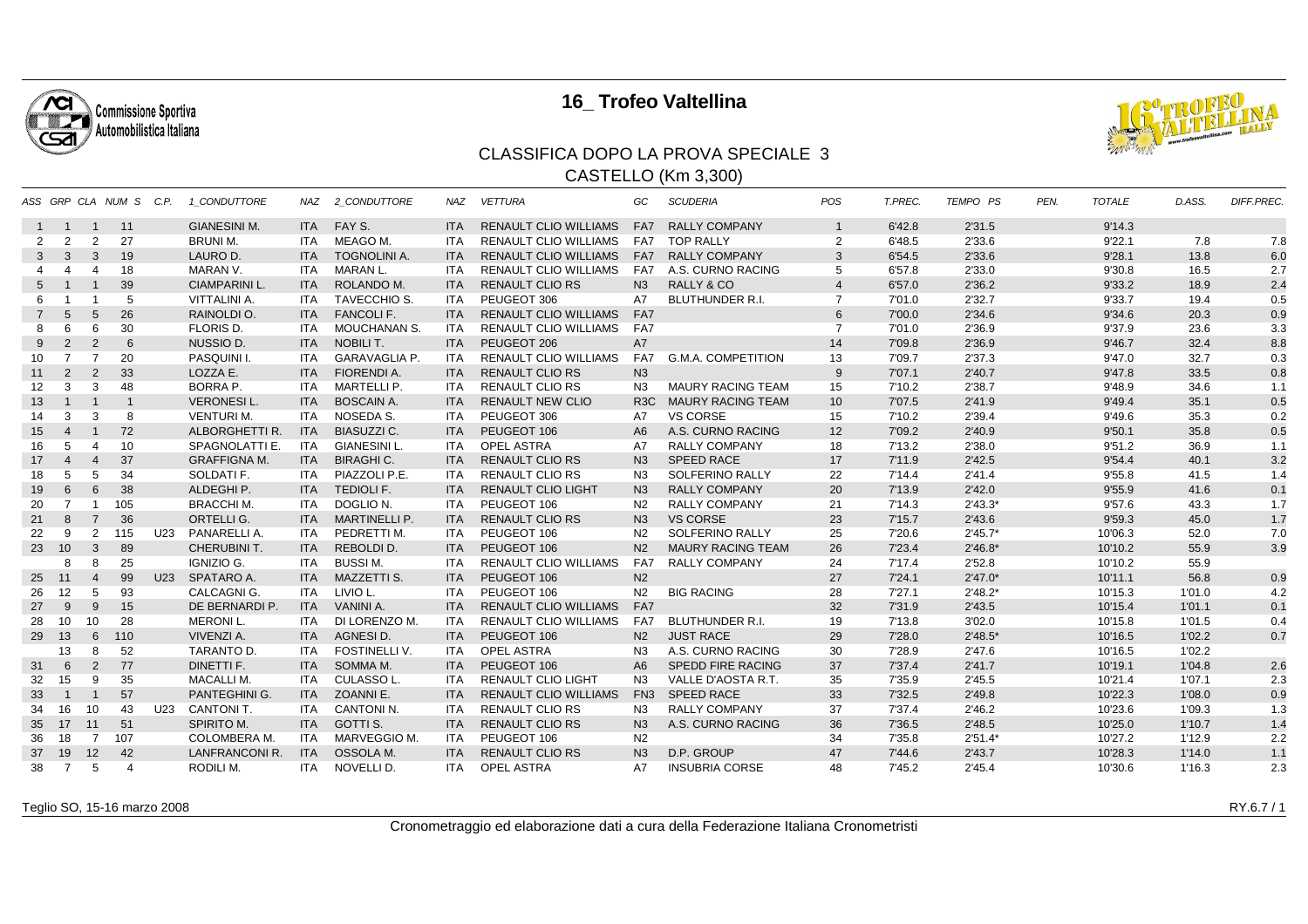|    |                |                 | ASS GRP CLA NUM S C.P. |     | 1_CONDUTTORE         |            | NAZ 2 CONDUTTORE     | NAZ                      | <b>VETTURA</b>               | GC               | <b>SCUDERIA</b>          | POS | T.PREC. | TEMPO PS  | PEN. | <b>TOTALE</b> | D.ASS. | DIFF.PREC. |
|----|----------------|-----------------|------------------------|-----|----------------------|------------|----------------------|--------------------------|------------------------------|------------------|--------------------------|-----|---------|-----------|------|---------------|--------|------------|
| 39 | 20             | 8               | 109                    |     | DESTEFANO N.         | <b>ITA</b> | MACI S.              | <b>ITA</b>               | PEUGEOT 106                  | N <sub>2</sub>   |                          | 39  | 7'39.7  | $2'52.9*$ |      | 10'32.6       | 1'18.3 | 2.0        |
| 40 | 21             | 13              | 44                     |     | VASSENA M.           | <b>ITA</b> | <b>BECCARIA L.</b>   | <b>ITA</b>               | <b>RENAULT CLIO</b>          | N <sub>3</sub>   | <b>BIG RACING</b>        | 43  | 7'42.5  | 2'51.5    |      | 10'34.0       | 1'19.7 | 1.4        |
| 41 | 22             | 9               | 104                    |     | U23 BERETTA S.       | <b>ITA</b> | <b>COLOMBINI L.</b>  | <b>ITA</b>               | PEUGEOT 106                  | N <sub>2</sub>   |                          | 40  | 7'41.3  | $2'53.5*$ |      | 10'34.8       | 1'20.5 | 0.8        |
| 42 | 23             | 10              | 94                     |     | SOZZONI G.           | ITA        | BUZZI D.             | <b>ITA</b>               | PEUGEOT 106                  | N <sub>2</sub>   | A.S. CURNO RACING        | 41  | 7'41.4  | $2'53.5*$ |      | 10'34.9       | 1'20.6 | 0.1        |
| 43 | 11             | 11              | 31                     |     | CONTE L.             | <b>ITA</b> | PEDRAZZANI G.        | <b>ITA</b>               | <b>RENAULT CLIO WILLIAMS</b> | FA7              | DONNELLO RACING TEAM     | 49  | 7'46.3  | 2'48.8    |      | 10'35.1       | 1'20.8 | 0.2        |
| 44 | 12             | -1              | 81                     | U23 | MAGNANI A.           | ITA        | <b>TODESCHINI D.</b> | <b>ITA</b>               | <b>OPEL CORSA</b>            | FA6              | ALBERTO ALBERTI          | 42  | 7'42.2  | $2'53.8*$ |      | 10'36.0       | 1'21.7 | 0.9        |
| 45 | 2              | $\mathbf{1}$    | 122                    |     | PENNINO R.           | <b>ITA</b> | CHIACCHELLA C.       | <b>ITA</b>               | PEUGEOT 106                  | FN <sub>1</sub>  | <b>BLUTHUNDER R.I.</b>   | 44  | 7'43.4  | $2'54.3*$ |      | 10'37.7       | 1'23.4 | 1.7        |
| 46 | 24             | 11              | 97                     |     | SPOSETTI E.          | ITA        | VEDOVELLO R.         | <b>ITA</b>               | PEUGEOT 106                  | N2               | <b>BL RACING</b>         | 45  | 7'43.6  | $2'54.4*$ |      | 10'38.0       | 1'23.7 | 0.3        |
| 47 | 2              | 2               | $\overline{2}$         |     | RIGAMONTI A.         | <b>ITA</b> | <b>MALVERNI D.</b>   | <b>ITA</b>               | <b>RENAULT NEW CLIO</b>      | R <sub>3</sub> C | <b>VS CORSE</b>          | 57  | 7'52.8  | 2'47.0    |      | 10'39.8       | 1'25.5 | 1.8        |
| 48 | 25             | 12              | 108                    |     | SOMMARIVA G.         | <b>ITA</b> | SCAGLIA E.           | <b>ITA</b>               | <b>CITROEN SAXO</b>          | N <sub>2</sub>   | <b>SCUDERIA LEONESSA</b> | 49  | 7'46.3  | $2'55.4*$ |      | 10'41.7       | 1'27.4 | 1.9        |
| 49 | 13             | 12              | 22                     |     | PIRAS O.             | <b>ITA</b> | CONTI I.             | <b>ITA</b>               | <b>RENAULT CLIO WILLIAMS</b> | FA7              | <b>FIVE JACK</b>         | 52  | 7'47.2  | 2'54.9    |      | 10'42.1       | 1'27.8 | 0.4        |
| 50 | 26             | 13              | 118                    |     | <b>BENDOTTI G.</b>   | <b>ITA</b> | CORIA E.             | <b>ITA</b>               | <b>SUZUKI SWIFT SPORT</b>    | N <sub>2</sub>   | <b>SPEED RACE</b>        | 51  | 7'46.9  | $2'55.6*$ |      | 10'42.5       | 1'28.2 | 0.4        |
| 51 | 27             | 14              | 46                     |     | <b>BERNARDI A.</b>   | <b>ITA</b> | <b>CALUFETTI M.</b>  | <b>ITA</b>               | <b>RENAULT CLIO LIGHT</b>    | N <sub>3</sub>   | <b>RALLYSTARS</b>        | 61  | 7'55.4  | 2'47.8    |      | 10'43.2       | 1'28.9 | 0.7        |
| 52 | 28             | 14              | 117                    |     | TARTAINI O.          | <b>ITA</b> | OSSOLA F.            | <b>ITA</b>               | <b>CITROEN SAXO</b>          | N <sub>2</sub>   | <b>INSUBRIA CORSE</b>    | 54  | 7'48.6  | $2'56.2*$ |      | 10'44.8       | 1'30.5 | 1.6        |
|    | 53 14          | 13              | 29                     |     | <b>SCAFURO G.</b>    | <b>ITA</b> | <b>RIGAMONTI F.</b>  | <b>ITA</b>               | OPEL KADETT                  | FA7              | <b>BLUTHUNDER R.I.</b>   | 53  | 7'48.0  | 2'57.0    |      | 10'45.0       | 1'30.7 | 0.2        |
|    | 29             | 15              | 91                     |     | FAREA G.             | ITA        | LEGENA T.            | <b>ITA</b>               | PEUGEOT 106                  | N <sub>2</sub>   | <b>RALLYSTARS</b>        | 55  | 7'48.7  | $2'56.3*$ |      | 10'45.0       | 1'30.7 |            |
| 55 | $\mathbf{3}$   | 2               | 55                     |     | MAZZUCCHI E.         | <b>ITA</b> | FOPPOLI P.           | <b>ITA</b>               | RENAULT CLIO WILLIAMS        | FN <sub>3</sub>  | <b>RALLY COMPANY</b>     | 58  | 7'53.1  | 2'54.0    |      | 10'47.1       | 1'32.8 | 2.1        |
| 56 | $\overline{4}$ | 3               | 70                     |     | <b>MAFFESSOLIG</b>   | ITA        | LAFFRANCHI M.        | <b>ITA</b>               | PEUGEOT 309                  | FN <sub>3</sub>  |                          | 60  | 7'53.9  | 2'55.2    |      | 10'49.1       | 1'34.8 | 2.0        |
|    | 8              | $\mathbf{3}$    | 76                     |     | PALMISANO C.         | <b>ITA</b> | <b>BIANCO B.</b>     | <b>ITA</b>               | PEUGEOT 106                  | A <sub>6</sub>   | <b>ABS SPORT</b>         | 68  | 8'04.2  | 2'44.9    |      | 10'49.1       | 1'34.8 |            |
| 58 | 30             | 16              | 98 F                   |     | NARITELLI N.         | ITA        | LIBANORO A.          |                          | PEUGEOT 106                  |                  | <b>RALLY COMPANY</b>     | 56  | 7'51.9  | $2'57.5*$ |      | 10'49.4       | 1'35.1 |            |
|    | 9              |                 |                        |     | <b>SALDARINI R.</b>  | <b>ITA</b> |                      | <b>ITA</b><br><b>ITA</b> |                              | N2               |                          |     |         |           |      |               | 1'39.5 | 0.3        |
| 59 |                | $\overline{4}$  | 75                     |     |                      |            | GELA A.              |                          | PEUGEOT 106                  | A6               | <b>BLUTHUNDER R.I.</b>   | 72  | 8'06.4  | 2'47.4    |      | 10'53.8       |        | 4.4        |
| 60 | 5              | $\overline{4}$  | 54                     | U23 | FONTANA I.           | ITA.       | PARRAVICINI L.       | <b>ITA</b>               | RENAULT CLIO WILLIAMS        | FN3              | <b>BLUTHUNDER R.I.</b>   | 58  | 7'53.1  | 3'00.8    |      | 10'53.9       | 1'39.6 | 0.1        |
|    | 61 31          | 17              | 106                    | U23 | <b>CIAPESSONI M.</b> | <b>ITA</b> | PEDUZZI D.           | <b>ITA</b>               | PEUGEOT 106                  | N <sub>2</sub>   |                          | 62  | 7'57.2  | $2'59.5*$ |      | 10'56.7       | 1'42.4 | 2.8        |
| 62 | 15             | $\overline{1}$  | 85                     |     | <b>BRAMBILLA R.</b>  | ITA        | <b>BRAMBILLA M.</b>  | <b>ITA</b>               | PEUGEOT 106                  |                  | FA5 ABS SPORT            | 63  | 7'57.7  | $2'59.7*$ |      | 10'57.4       | 1'43.1 | 0.7        |
| 63 | 32             | 18              | 103                    |     | VITARI L.            | <b>ITA</b> | SALMISTRARO M.       | <b>ITA</b>               | PEUGEOT 106                  | N <sub>2</sub>   | <b>BIG RACING</b>        | 64  | 7'58.2  | $2'59.9*$ |      | 10'58.1       | 1'43.8 | 0.7        |
| 64 | 33             | 19              | 113                    |     | CAVALLI F.           | ITA        | <b>CURKOVIC M.</b>   | ITA.                     | <b>CITROEN SAXO</b>          | N <sub>2</sub>   | <b>BLUTHUNDER R.I.</b>   | 65  | 7'59.1  | $3'00.2*$ |      | 10'59.3       | 1'45.0 | 1.2        |
| 65 | 6              | $\overline{2}$  | 124                    |     | U23 STEFANONI M.     | <b>ITA</b> | DE VIVO C.           | <b>ITA</b>               | PEUGEOT 106                  |                  | FN1 VS CORSE             | 66  | 7'59.6  | $3'00.4*$ |      | 11'00.0       | 1'45.7 | 0.7        |
| 66 | 7              | 3               | 121                    |     | MENDENI G.           | ITA        | REGHENZANI A.        | ITA                      | PEUGEOT 205                  | FN <sub>1</sub>  | <b>SPEED RACE</b>        | 67  | 8'04.1  | $3'02.1*$ |      | 11'06.2       | 1'51.9 | 6.2        |
| 67 | 8              | $\overline{4}$  | 125                    |     | <b>SGAMBATO L</b>    | <b>ITA</b> | <b>MANSUETI I.</b>   | <b>ITA</b>               | PEUGEOT 106                  | FN <sub>1</sub>  | <b>BLUTHUNDER R.I.</b>   | 69  | 8'04.7  | $3'02.3*$ |      | 11'07.0       | 1'52.7 | 0.8        |
| 68 | 34             | 20              | 90                     |     | ADAMOLI S.           | ITA        | <b>TAGLIABUE W.</b>  | <b>ITA</b>               | PEUGEOT 106                  | N <sub>2</sub>   | <b>ABS SPORT</b>         | 70  | 8'04.9  | $3'02.4*$ |      | 11'07.3       | 1'53.0 | 0.3        |
| 69 | 35             | 21              | 114                    |     | VECCHIO D.           | <b>ITA</b> | <b>GAANTUCCIA.</b>   | <b>ITA</b>               | <b>CITROEN SAXO</b>          | N <sub>2</sub>   | <b>VALCUVIA CORSE</b>    | 71  | 8'05.2  | $3'02.5*$ |      | 11'07.7       | 1'53.4 | 0.4        |
| 70 | 36             | 22              | 112                    |     | MOSCATO G.           | ITA        | TABACCO G.           | <b>ITA</b>               | <b>CITROEN SAXO</b>          | N <sub>2</sub>   |                          | 73  | 8'07.2  | $3'03.2*$ |      | 11'10.4       | 1'56.1 | 2.7        |
|    | 36             | 15              | 41                     |     | ROMAN M.             | <b>ITA</b> | <b>ROGNONI G.</b>    | <b>ITA</b>               | <b>RENAULT CLIO RS</b>       | N3               |                          | 76  | 8'11.2  | 2'59.2    |      | 11'10.4       | 1'56.1 |            |
| 72 | 38             | 23              | 100                    |     | <b>BIONDI D.</b>     | ITA        | <b>ADAMOLIF.</b>     | <b>ITA</b>               | PEUGEOT 106                  | N <sub>2</sub>   | <b>VS CORSE</b>          | 75  | 8'11.1  | $3'04.7*$ |      | 11'15.8       | 2'01.5 | 5.4        |
| 73 | 9              | $5\phantom{.0}$ | 53                     |     | NEMBER A.            | <b>ITA</b> | SAVIO I.             | <b>ITA</b>               | <b>RENAULT CLIO WILLIAMS</b> | FN <sub>3</sub>  | <b>MAURY RACING TEAM</b> | 81  | 8'13.8  | 3'02.3    |      | 11'16.1       | 2'01.8 | 0.3        |
| 74 | 39             | $\overline{1}$  | 120                    |     | <b>MANDELLI E.</b>   | ITA        | <b>MANGOLINI R.</b>  | <b>ITA</b>               | ROVER MG ZR 105              | N1               | A.S. CURNO RACING        | 78  | 8'12.4  | $3'05.2*$ |      | 11'17.6       | 2'03.3 | 1.5        |
| 75 | 10             | 6               | 56                     |     | CATTANEO L.          | <b>ITA</b> | CATALANO P.          | <b>ITA</b>               | RENAULT CLIO WILLIAMS        |                  | FN3 BIG RACING           | 77  | 8'11.9  | 3'05.8    |      | 11'17.7       | 2'03.4 | 0.1        |
| 76 | 11             | $\overline{7}$  | 58                     |     | AMICI R.             | ITA.       | AMICI C.             | <b>ITA</b>               | <b>RENAULT 5 GT TURBO</b>    | FN3              | MIRABELLA MILLE MIGLI    | 85  | 8'31.5  | 2'46.7    |      | 11'18.2       | 2'03.9 | 0.5        |
|    | 77 40          | 24              | 95                     |     | PONCETTA K.          | <b>ITA</b> | <b>PANIGAT</b>       | <b>ITA</b>               | PEUGEOT 106                  | N <sub>2</sub>   | <b>RALLY COMPANY</b>     | 79  | 8'12.9  | $3'05.4*$ |      | 11'18.3       | 2'04.0 | 0.1        |
| 78 | 16             | $\overline{2}$  | 86                     |     | <b>BRANCHIF.</b>     | <b>ITA</b> | CALUFETTI T.         | <b>ITA</b>               | PEUGEOT 106                  |                  | FA5 RALLYSTARS           | 80  | 8'13.4  | $3'05.6*$ |      | 11'19.0       | 2'04.7 | 0.7        |
| 79 | 17             | 2               | 80                     |     | <b>MAGGIONI G.</b>   | <b>ITA</b> | <b>CORRADINI F.</b>  | <b>ITA</b>               | <b>OPEL CORSA GSI</b>        |                  | FA6 ALBERTO ALBERTI      | 82  | 8'17.0  | $3'06.9*$ |      | 11'23.9       | 2'09.6 | 4.9        |
| 80 | 12             | 5               | 123                    |     | <b>BIANCHI G.</b>    | <b>ITA</b> | MORA E.              | <b>ITA</b>               | PEUGEOT 106                  | FN <sub>1</sub>  | <b>RALLYSTARS</b>        | 83  | 8'18.8  | $3'07.6*$ |      | 11'26.4       | 2'12.1 | 2.5        |
| 81 | 10             | $5\phantom{.0}$ | 78                     |     | <b>MAZZERIS.</b>     | <b>ITA</b> | DI TOMMASO P.        | <b>ITA</b>               | PEUGEOT 106                  | A6               | <b>BIG RACING</b>        | 86  | 8'33.0  | 2'56.1    |      | 11'29.1       | 2'14.8 | 2.7        |
| 82 | 11             | 6               | $\overline{7}$         |     | PAPA L.A.            | <b>ITA</b> | MIRAGLIOTTA A.       | <b>ITA</b>               | OPEL ASTRA                   | A7               | X 1/9 TEAM ITALIA        | 88  | 8'34.2  | 2'57.5    |      | 11'31.7       | 2'17.4 | 2.6        |
| 83 | 41             | 25              | 102                    |     | <b>VIMERCATI C.</b>  | <b>ITA</b> | <b>VIMERCATI A.</b>  | <b>ITA</b>               | PEUGEOT 106                  | N <sub>2</sub>   | <b>BIG RACING</b>        | 84  | 8'30.1  | $3'11.9*$ |      | 11'42.0       | 2'27.7 | 10.3       |
| 84 | 3              | 3               | 3                      |     | MORETTI M.           | <b>ITA</b> | <b>BOTTINELLI G.</b> | <b>ITA</b>               | <b>RENAULT NEW CLIO</b>      | R <sub>3</sub> C | CASTELLO SPEED           | 93  | 8'48.3  | 2'53.9    |      | 11'42.2       | 2'27.9 | 0.2        |
|    | 85 42          | 16              | 45                     |     | SALVI O.             | <b>ITA</b> | CRABA F.             | <b>ITA</b>               | PEUGEOT 206                  | N3               | <b>BIG RACING</b>        | 89  | 8'36.4  | 3'07.0    |      | 11'43.4       | 2'29.1 | 1.2        |
|    |                |                 |                        |     |                      |            |                      |                          |                              |                  |                          |     |         |           |      |               |        |            |

Teglio SO, 15-16 marzo 2008

Cronometraggio ed elaborazione dati a cura della Federazione Italiana Cronometristi

RY.6.7 / 2